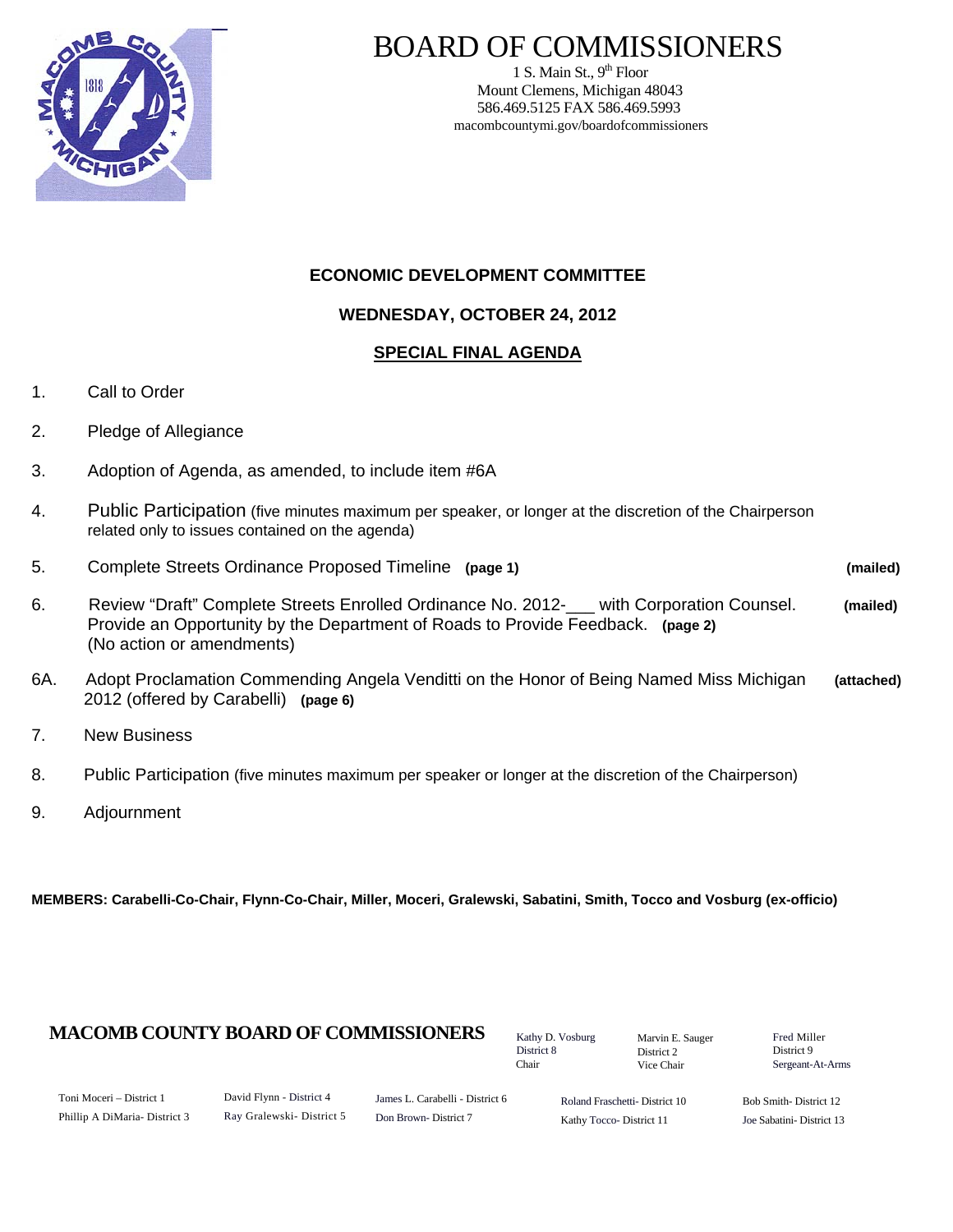

## BOARD OF COMMISSIONERS

1 S. Main St.,  $9<sup>th</sup>$  Floor Mount Clemens, Michigan 48043 586.469.5125 FAX 586.469.5993 macombBOC.com

October 10, 2012

- TO: Honorable Commissioners
- FROM: Commissioners Dave Flynn and Jim Carabelli, Co-Chairs, Economic Dev. Committee
- RE: Complete Streets Ordinance Proposed Timeline

Please note the below-listed timeline for consideration and action on the Complete Streets Ordinance. Opportunities for the Office of County Executive, Department of Roads and Planning & Economic Development Departments to provide feedback/input to the Economic Development Committee will take place on October 24<sup>th</sup>, November 19<sup>th</sup> and November 20<sup>th</sup>.

> October 10 - Receive & File Draft Ordinance and Proposed Timeline. Forward to Office of County Executive. (No action or amendments) October 24 - Immediately following Finance Committee meeting, meet to review Ordinance with Corporation Counsel. Provide an opportunity by the Department of Roads to provide feedback. (No action or amendments) November 19 - Accept amendments and forward to Full Board for Final Adoption. November 20 - Final adoption by Board of Commissioners

A copy of the Draft Ordinance is included on the following pages.

### **MACOMB COUNTY BOARD OF COMMISSIONERS** Fathy D. Vosburg Martin E. Square Fred Miller

Kathy D. Vosburg District 8 Chair

Marvin E. Sauger District 2 Vice Chair

District 9 Sergeant-At-Arms

Toni Moceri – District 1 Phillip A DiMaria- District 3 David Flynn - District 4 Ray Gralewski- District 5

James L. Carabelli - District 6 Don Brown- District 7

Roland Fraschetti- District 10 Kathy Tocco- District 11

Bob Smith- District 12 Joe Sabatini- District 13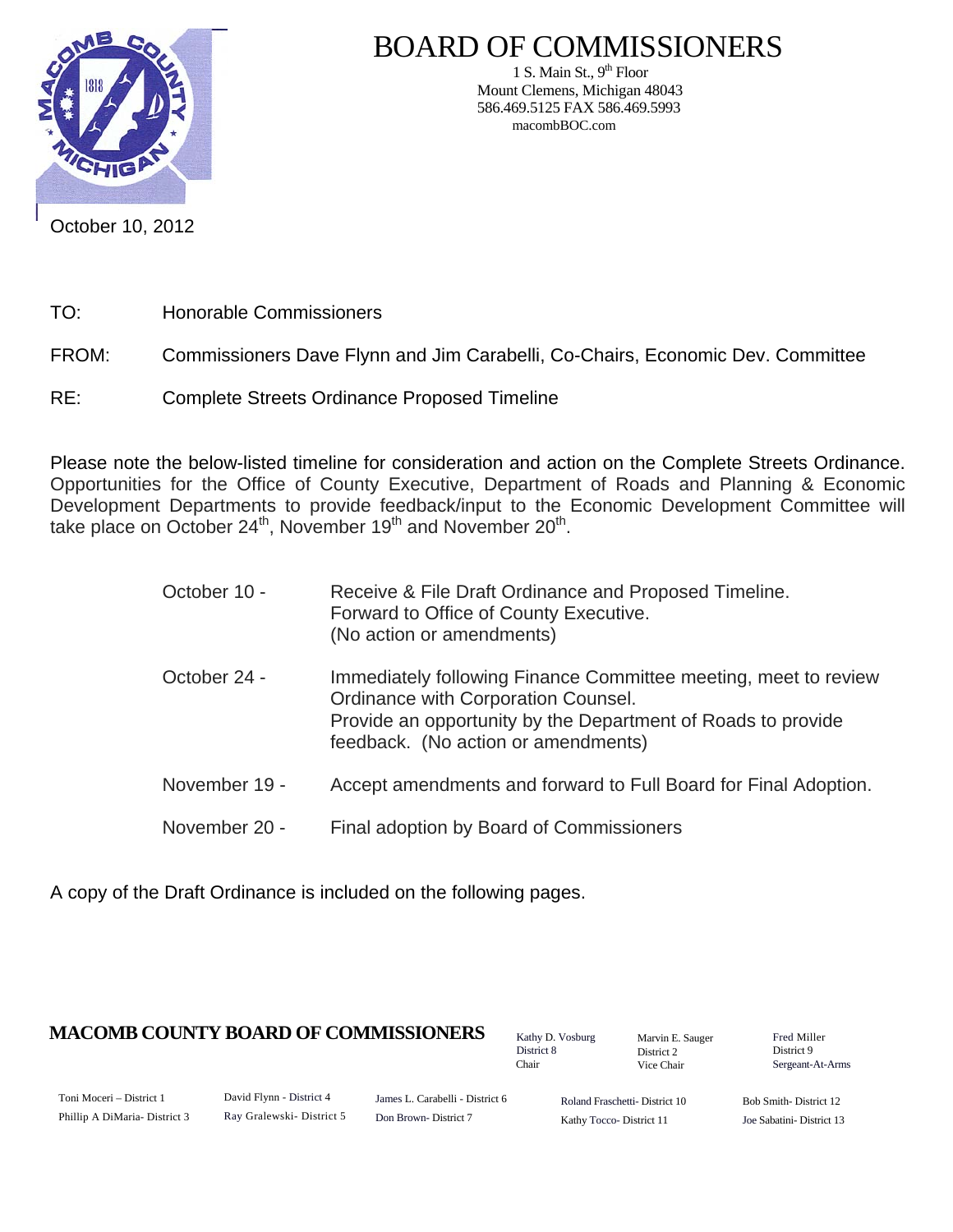#### **ENROLLED ORDINANCE**

#### **NO. 2012-**

#### **INTRODUCED BY COMMISSIONER(S):**

AN ORDINANCE TO ENCOURAGE THE IMPLEMENTATION OF A NON-MOTORIZED NETWORK PLAN TO PROVIDE WALKABLE-BIKEABLE COMPLETE STREETS THAT ACCOMMODATE BICYCLISTS, PEDESTRIANS, PUBLIC TRANSPORTATION PASSENGERS, AND USER OF ALL ABILITIES

#### **IT IS HEREBY ORDAINED BY THE PEOPLE OF THE CHARTER COUNTY OF MACOMB:**

SECTION 1. PURPOSE AND DEFINITIONS

Sec. 1.1. Purpose.

The purpose of this ordinance is to promote a safe network of access for pedestrians, bicyclists, motorists, and transit riders of all ages and abilities.

Sec. 1.2. Definitions.

*Complete streets* means roadways, streets and/or public rights of way that incorporate complete streets infrastructure.

*Complete streets infrastructure* means roadways and/or public rights of way planned, designed, and constructed to provide appropriate access to all legal users in a manner that promotes safe and efficient movement of people and goods whether by car, truck, transit, assistive device, foot of bicycle.

*County* means the Macomb County Department of Roads or designee of the Office of the County Executive.

*Public streets* mean streets owned by Macomb County or streets to which County resources have been allocated.

*Street project* means construction, reconstruction, retrofit, or alteration and includes the planning, design, approval and implementation processes, *except* that the term "street project" does not include maintenance such as cleaning sweeping, mowing, spot repair or interim measures on detour routes.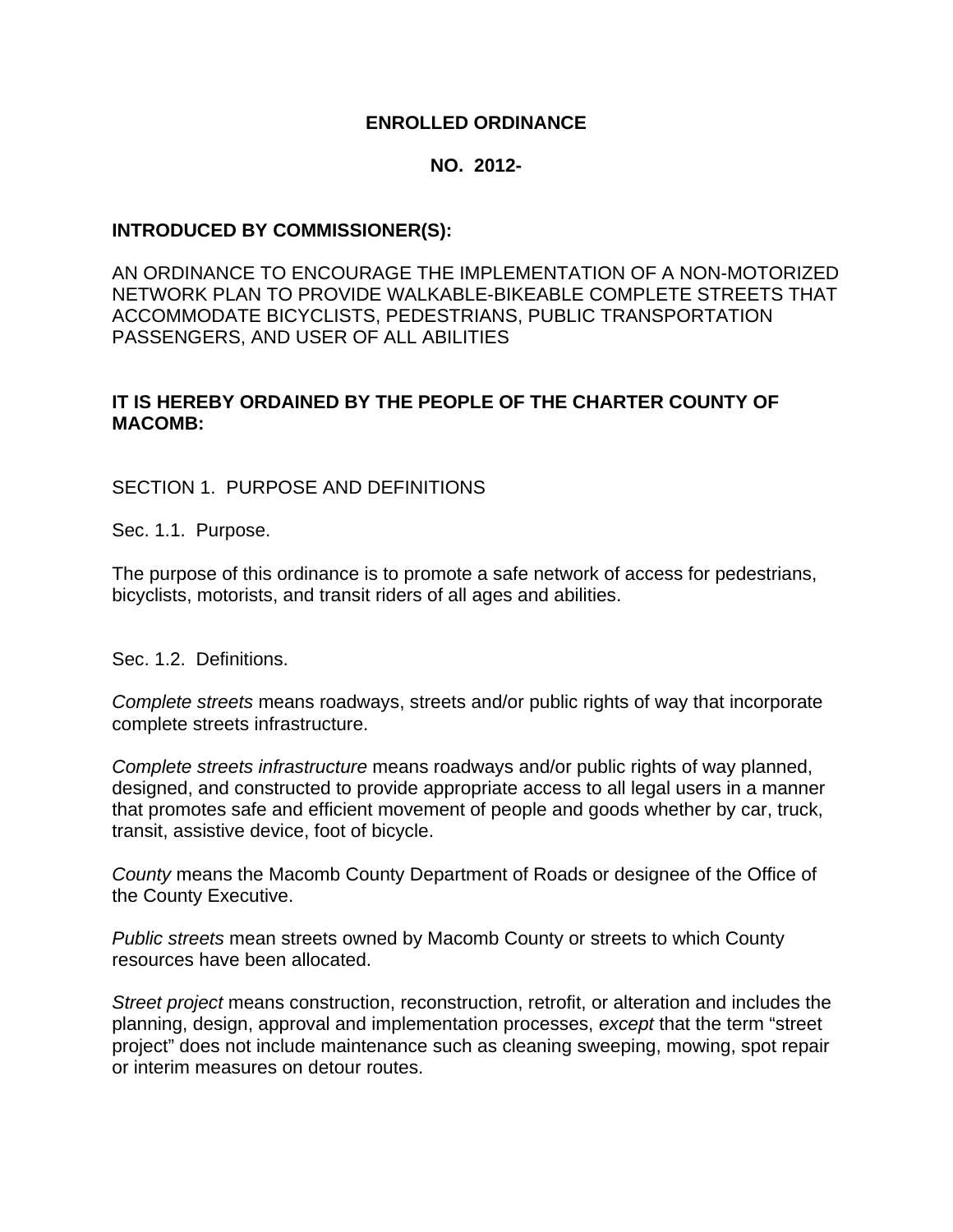*Users* means legal users of the roadways, streets and public rights-of way, including pedestrians, bicyclists, motor vehicle drivers, public transportation riders and drivers and people of all ages an abilities including children, youth families, older adults and individuals with disabilities.

### SECTION 2. REQUIREMENT OF INFRASTRUCTURE ENSURING SAFE TRAVEL.

Sec 2.1. The County shall develop and review standards to implement complete streets infrastructure. The County shall make complete streets practices a routine part of its operations, shall approach every transportation project and program as an opportunity to implement complete street practices and infrastructure in order to improve public streets to reach the goal of a transportation network for all users, and shall work in coordination with other departments, agencies, and jurisdictions to achieve complete streets in Macomb County.

Sec. 2.2. The County shall prioritize complete streets projects that are located near public service areas and institutions (*e.g*., schools, government facilities, libraries, public health facilities, parks, hospitals, etc.) and that provide improved access to healthy food (*e.g*., farmers markets, full service groceries, community gardens, etc.).

Sec. 2.3. Every street project on public streets shall incorporate complete streets infrastructure sufficient to enable reasonably safe travel along and across the right-ofway for each category of users; *provided, however*, that such infrastructure may be excluded upon presentation by the Department of Roads to the Board of Commissioners documentation and data available to the County that indicate that:

- A. Use by non-motorized users is prohibited by law;
- B. The cost would be excessively disproportionate to the need or probable future use over the long term;
- C. There is an absence of current or future need; or
- D. Inclusion of such complete streets infrastructure would be unreasonable or inappropriate in light of the scope of the project.

The Board of Commissioners will have 28 days after receipt of the presentation by the Department of Roads to consider the exclusion. If the Board of Commissioners does not act within the 28 days, then the exclusion will be deemed approved.

Sec. 2.4. As feasible, the County shall incorporate complete streets infrastructure into existing public streets to improve the safety and convenience of users, construct and enhance the transportation network for each category of users, and create employment.

Sec. 2.5. If the safety and convenience of users can be improved within the scope of pavement resurfacing, re-striping, or signalization operations on public streets, such projects shall incorporate complete streets infrastructure to increase safety for users.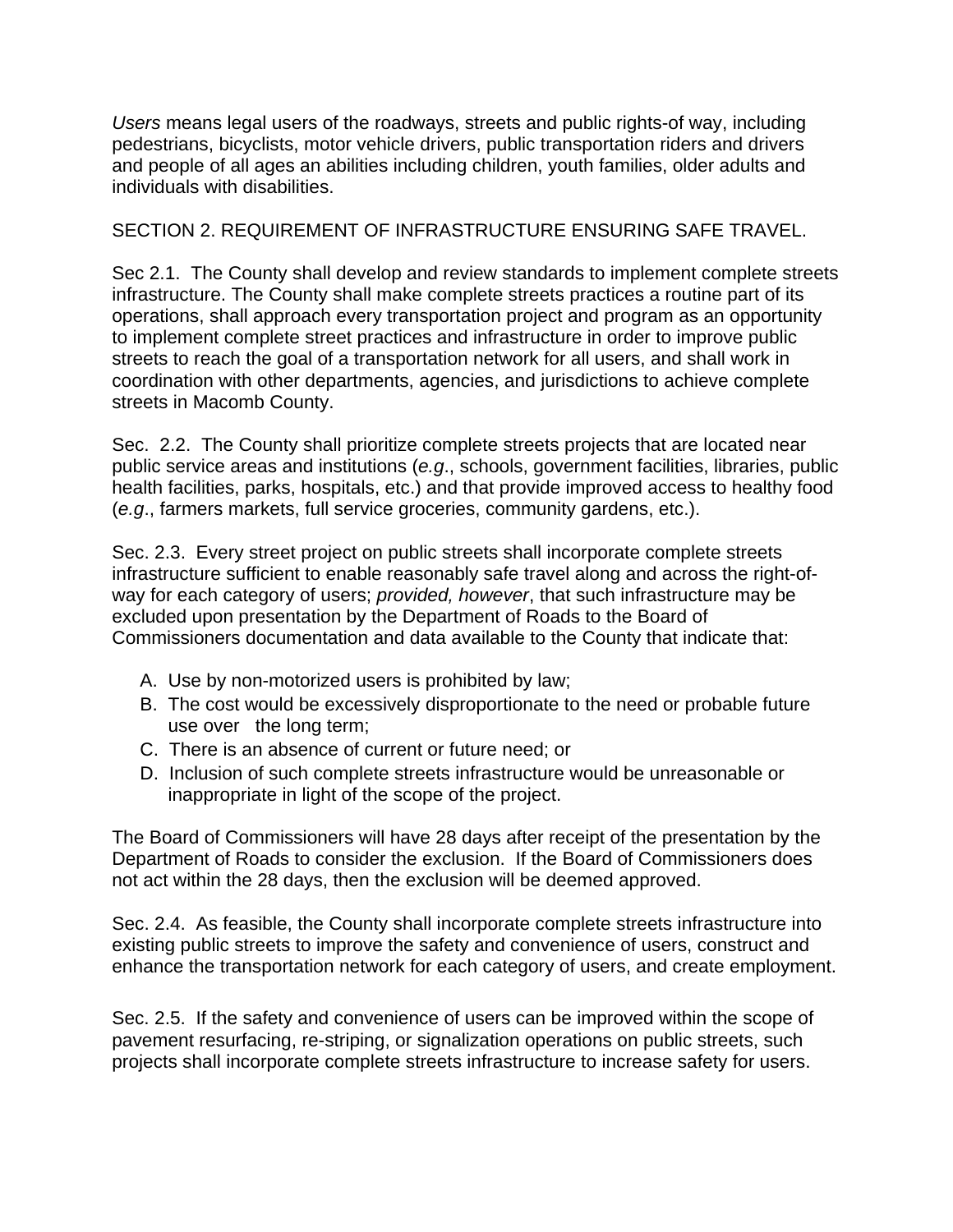SECTION 3. DATA COLLECTION, STANDARDS, AND PUBLIC INPUT.

Sec.3.1. The County shall collect data measuring how well the roadways, streets and public rights-of-way within the County are serving each category of users, as outlined in the current non-motorized plan.

Sec. 3.2. The County shall develop and implement performance standards with measurable benchmarks reflecting the ability of users to travel in safety and comfort to be approved by the Board of Commissioners.

Sec. 3.3. The County shall establish procedures to allow public participation in policy decisions and transparency in individual determinations concerning the design and use of roadways, streets and public rights-of-way.

Sec. 3.4. All initial planning and design studies, health impact assessments, environmental reviews, and other project reviews for projects requiring funding or approval by the County shall:

- A. evaluate the effect of the proposed project on safe travel by all users, and
- B. identify measures to mitigate any adverse impacts on such travel that are identified.

Sec. 3.5. The County will be charged with the drafting and review of policies to implement the complete streets practices by:

A. addressing short-term and long-term steps and planning necessary to create a comprehensive and integrated transportation network serving the needs of all users; B. assessing potential obstacles to implementing complete streets practices throughout the County, and identifying alternative solutions to those obstacles; C. if useful, recommending adoption of policies containing additional steps; and

County staff shall report on the matters within its purview to the Board of Commissioners.

Sec. 3.6. An assessment will be presented to the County Board of Commissioners by County staff within one year following the effective date of this ordinance regarding:

- A. the steps taken to implement this ordinance;
- B. outcomes of the measures mentioned in subsections 3.1 and 3.2 above;
- C. additional steps planned; and

D. any desired actions that would need to be taken by the County or other agencies or departments to implement the steps taken or planned.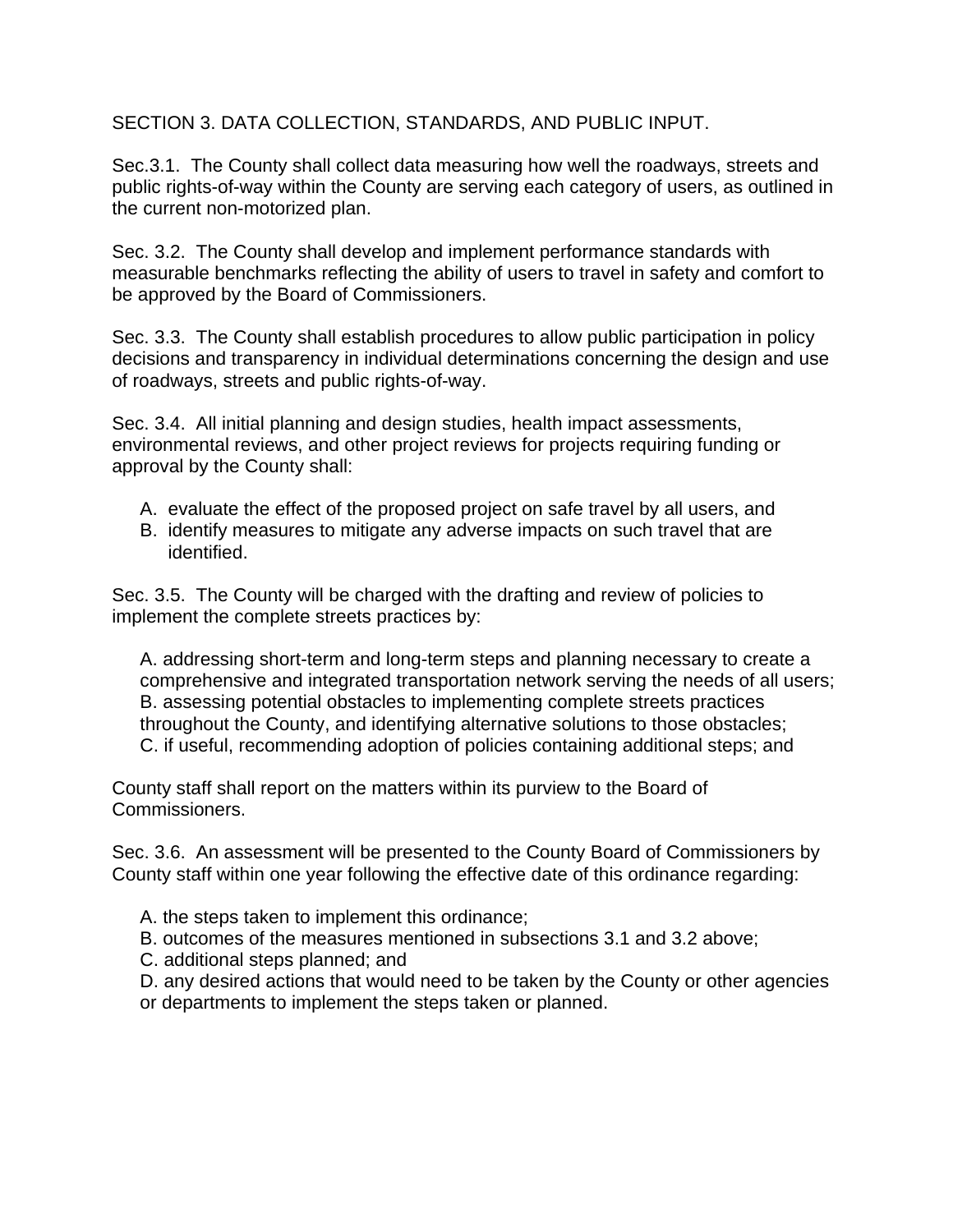SECTION 4. OTHER PROVISIONS.

Sec. 4.1. Nothing in this ordinance authorizes the County to impose any duties or conflict with limitations on authority established by federal or state law at the time such action is taken. Further, nothing in this ordinance shall be construed as creating any rights in and/or liability to third parties.

Sec. 4.2. If a court of competent jurisdiction declares any provision of this ordinance, or a statutory provision referred to or adopted by reference herein, to be unenforceable, in whole or in part, such declaration shall only affect the provision held to be unenforceable and shall not affect any other part or provision.

Sec. 4.3. This ordinance shall become effective immediately upon publication of a notice of adoption.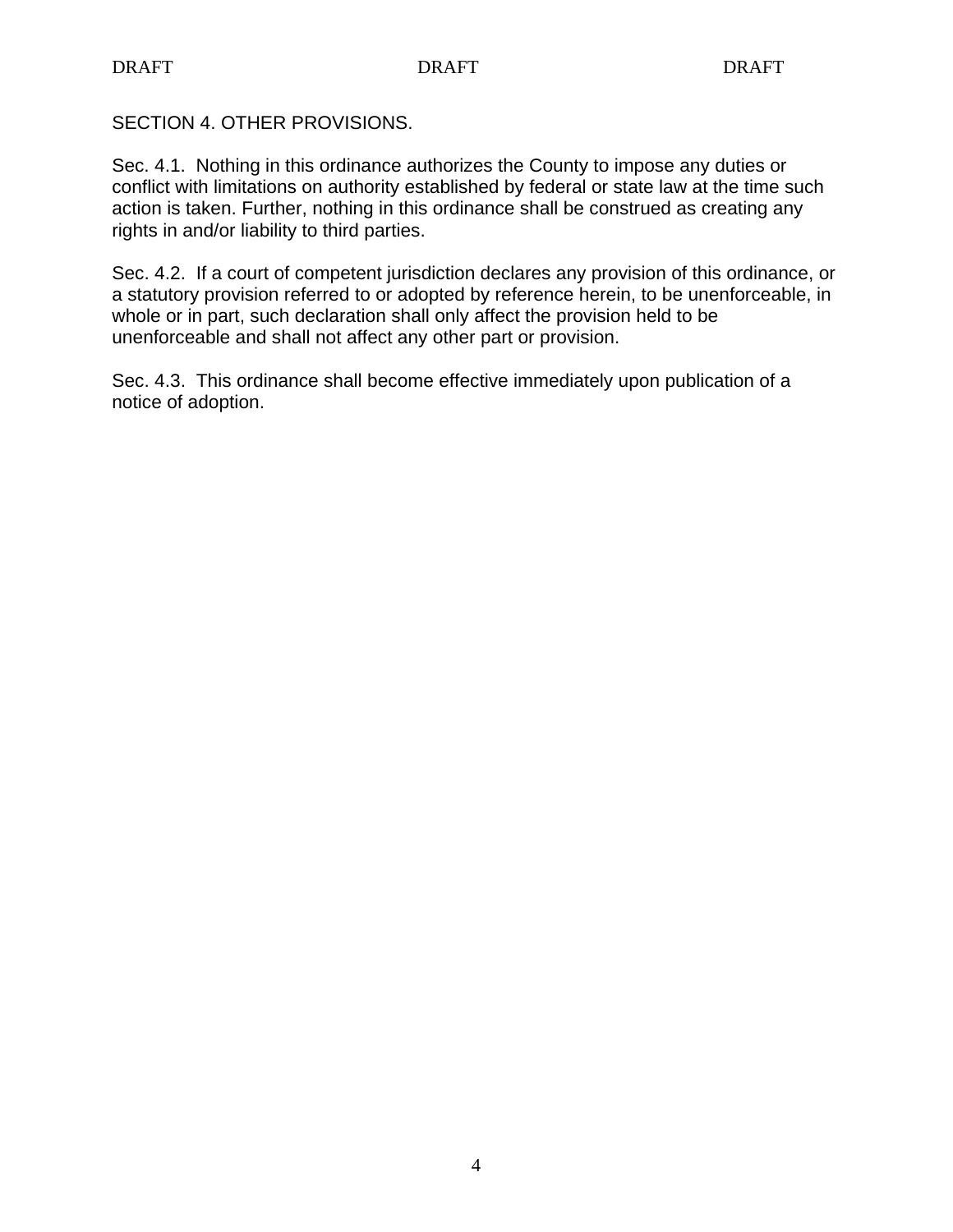

## **CORPORATION COUNSEL**

1 South Main St., 8<sup>th</sup> Floor Mount Clemens, Michigan 48043 Phone: (586) 469-6346 + Fax: (586) 307-8286

Item #6 special Econ. Dev. October 24, 2012 DISTRIBUTED

> **Corporation Counsel** George E. Brumbaugh, Jr.

**Assistant Corporation Counsel** Frank Krycia John A. Schapka Jill K. Smith

## **MEMORANDUM**

- TO: David Flynn, Co-Chair of the Economic Development Committee James Carabelli, Co-Chair of the Economic Development Committee
- George E. Brumbaugh, Jr. FROM:  $4001$ **Corporation Counsel**

DATE: October 22, 2012

**Complete Streets** RE:

You requested that this office review the proposed Complete Streets Ordinance.

In reviewing the proposed ordinance, this office reviewed documents containing information concerning "Complete Streets", state statutes and the County Charter.

In reviewing the County Charter, it is our opinion that the proposed Complete Streets Ordinance is beyond the scope of authority granted to the Board of Commissioners by the County Charter. Section 4.6 of the Charter reads as follows, "The commission shall act by ordinance if required by this Charter or law, otherwise by resolution." In reviewing the requirements of the Charter and state law, there is no requirement that an ordinance be passed in order to have the Complete Streets concept considered by a County.

While the County Board is without authority to pass a specific ordinance regarding this matter, it is our opinion that the County Commission could pass a resolution which would encompass a recommendation and opinion that consideration of any future street projects should incorporate the "Complete Streets" concept.

The proposed ordinance, if one were allowed to be adopted, incorporates specific directives to a County department, specifically, Sections 2.3 and 3.5. Such directives and controls would seem to be in conflict with Section 3.5 of the Charter, which gives the Executive the authority, duty and responsibility to supervise and control all County departments except those headed by Countywide Elected Officials.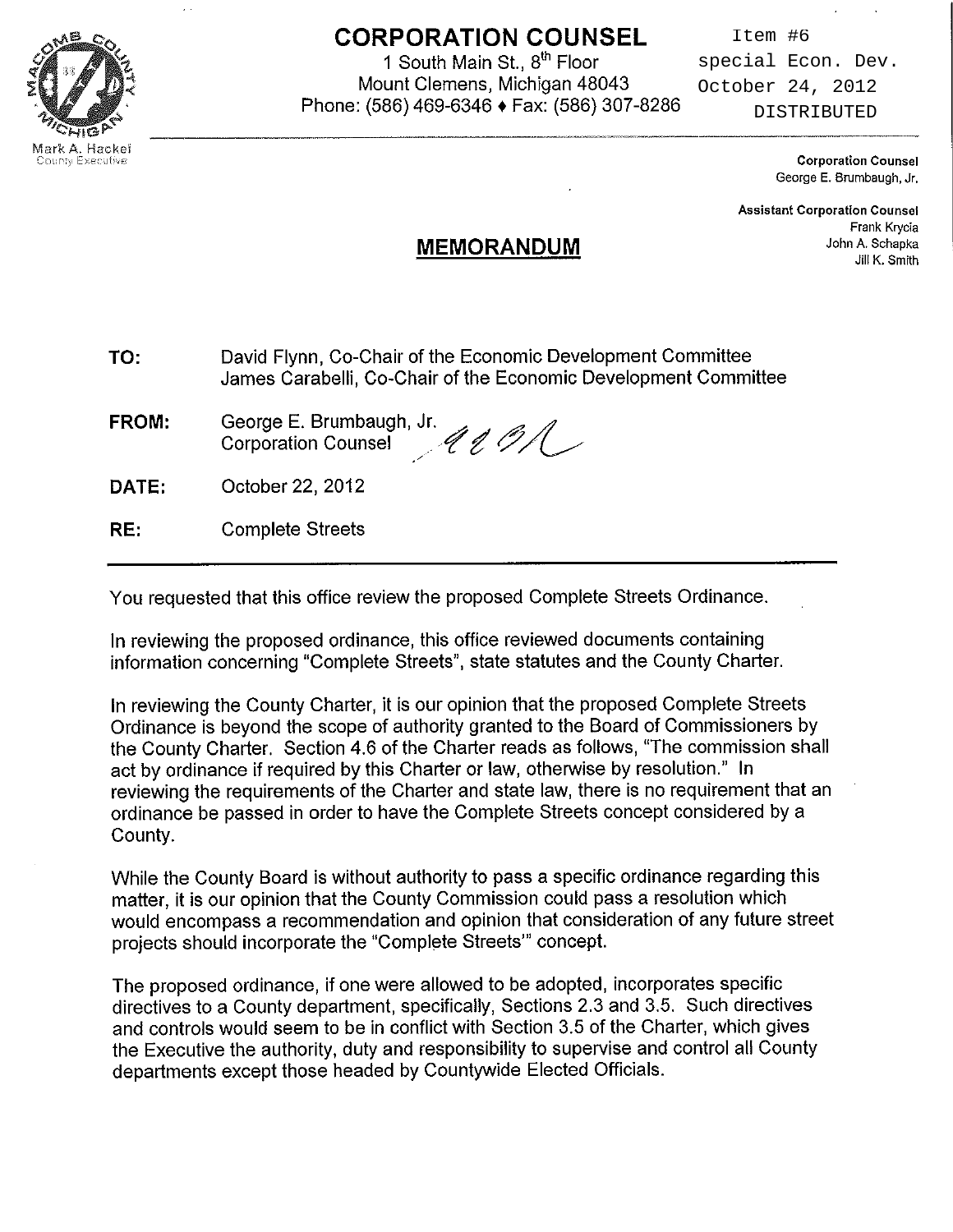David Flynn, Co-Chair of the Economic Development Committee James Carabelli, Co-Chair of the Economic Development Committee October 22, 2012 Page 2

If you wish, this office would work with your committee in developing a resolution which is in harmony with the County Charter and state law to provide a public statement of the Board of Commissioners' desire to have the County Department of Roads incorporate the Complete Streets objectives into future street projects.

 $\ddot{\phantom{a}}$ 

#### GEB/mla

Kathy Vosburg, Chair CC.

 $\mathcal{L}_{\mathcal{A}}$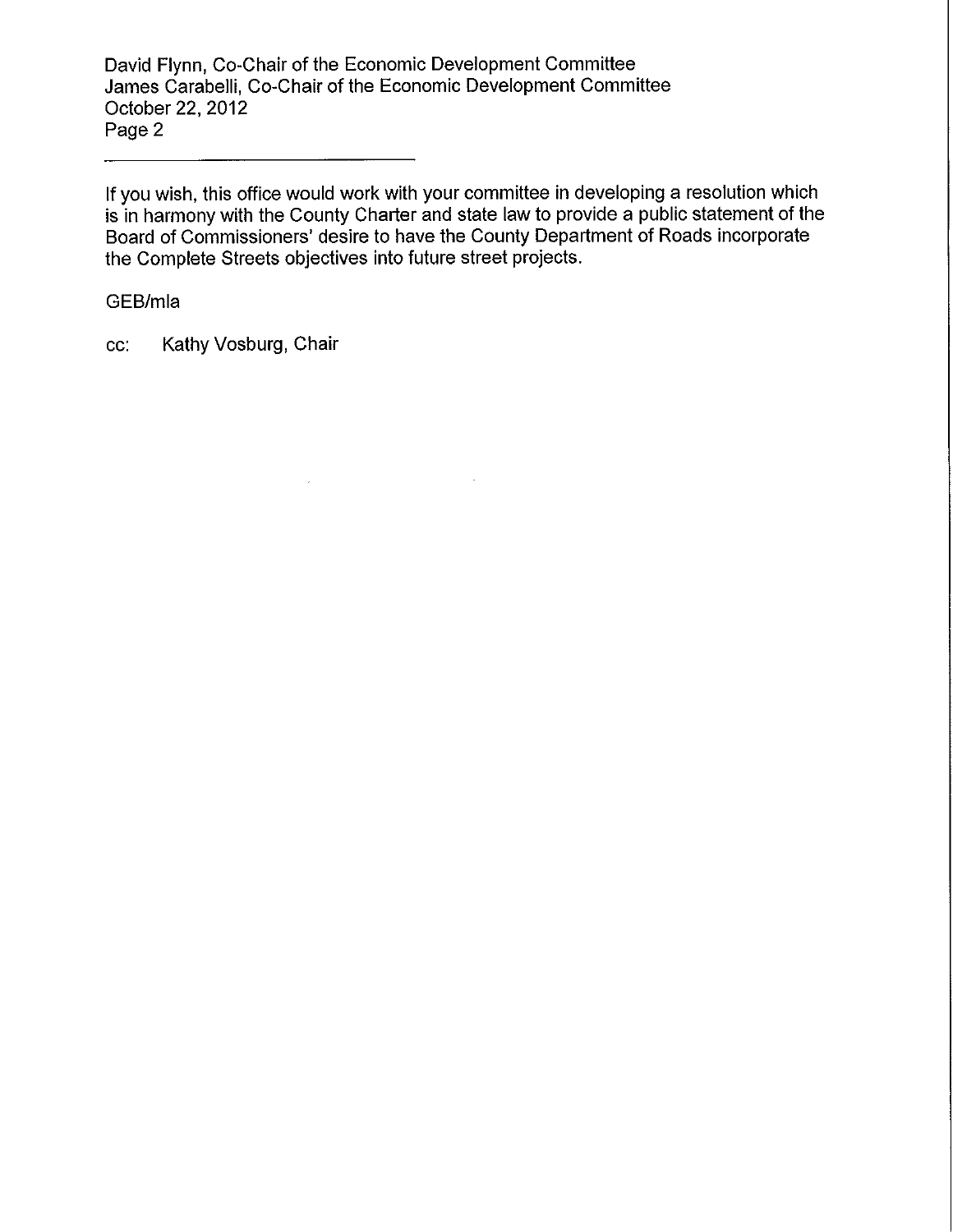ITEM #6 special Economic Development October 24, 2012

#### **DISTRIBUTED**

---------- Forwarded message --------- From: Pamela Lavers <[lavers@macombgov.org](mailto:lavers@macombgov.org)> Date: Mon, Oct 22, 2012 at 4:11 PM Subject: RFI 10-15-12 ED Complete Streets Ord DoR PED To: Patti Dib <[patti.dib@macombgov.org](mailto:patti.dib@macombgov.org)>, Kathy Vosburg [<kathy.vosburg@macombgov.org](mailto:kathy.vosburg@macombgov.org)> Cc: Mark Deldin <[deldin@macombgov.org](mailto:deldin@macombgov.org)>, Al Lorenzo [<lorenzo@macombgov.org>](mailto:lorenzo@macombgov.org), Melissa Roy [<Roy@macombgov.org](mailto:Roy@macombgov.org)>, Bob Hoepfner <[BHoepfner@rcmcweb.org>](mailto:BHoepfner@rcmcweb.org), Stephen Cassin <[Cassin@macombgov.org](mailto:Cassin@macombgov.org)>

Dear Chair Vosburg,

In response to 10-15-12 ED Complete Streets Ord DoR PED, We have been informed by independent counsel and corporation counsel that to use an ordinance to address this type of discussion is not appropriate and therefore we will not assign personnel to attend the requested committee meeting.

Per established communication protocol, please confirm receipt of this message via return email.

Best regards,

Pamela J. Lavers Assistant County Executive One South Main, 8th Floor Mount Clemens, MI 48043 Phone: 586.493.4877 Fax: 586.469.7257

Website: [www.MacombCountyMi.gov](http://www.macombcountymi.gov/)

PRIVACY NOTICE: This message is intended only for the individual(s) or entity to which it is addressed. It may contain privileged, confidential information, which is exempt from disclosure under applicable laws. If you are not the intended recipient, please note that you are strictly prohibited from disseminating or distributing this information (other than to the intended recipient) or copying this information. If you have received this communication in error, please notify me immediately by e-mail or by telephone at (586) 469-7001. Thank you.